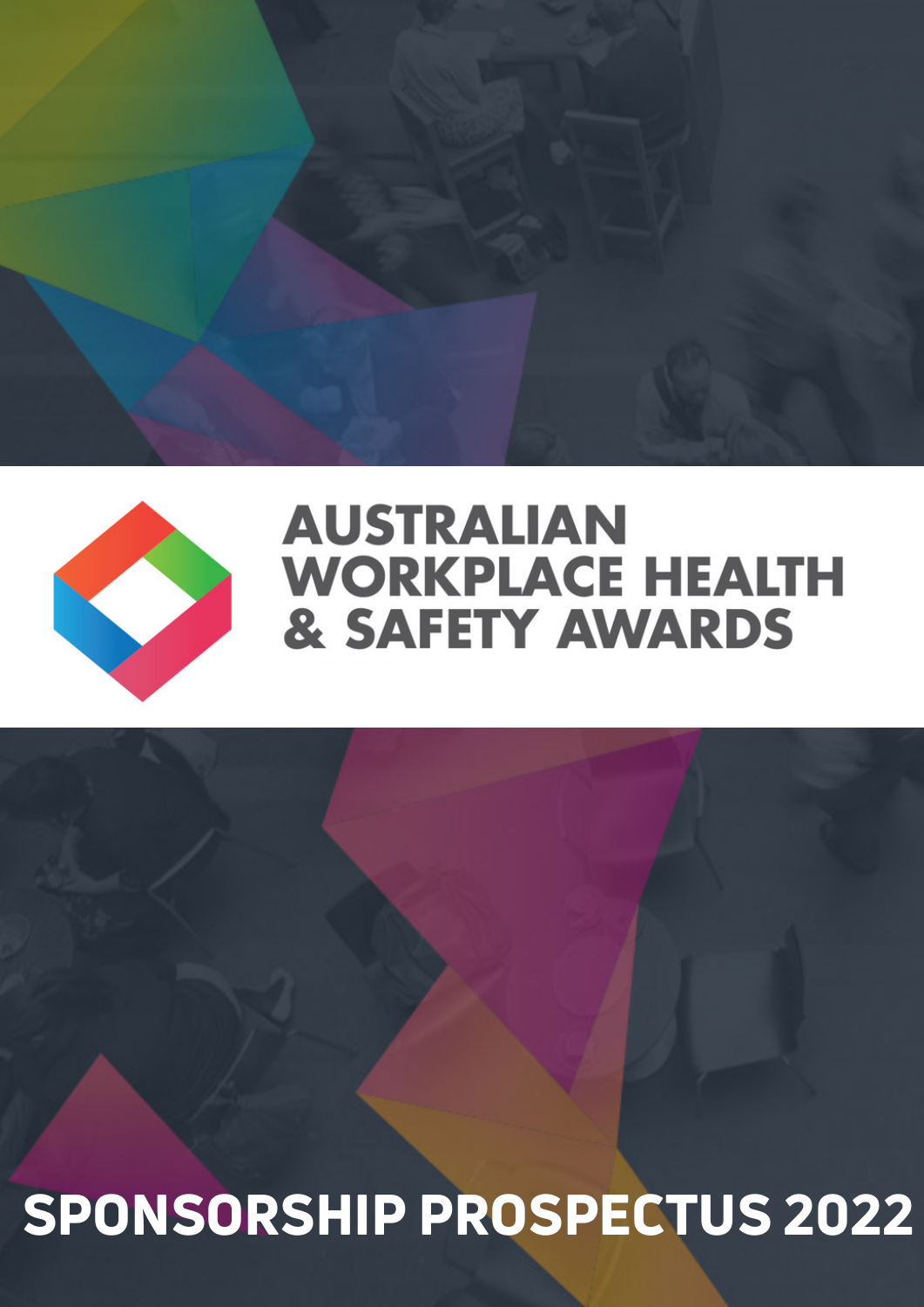

### ABOUT THE AUSTRALIAN WORKPLACE HEALTH AND SAFETY AWARDS

On behalf of the organising committee, it is my great pleasure to invite you to partner on the delivery of the Australian Workplace Health & Safety Awards which will be held on Thursday 15 September 2022.

The Australian Workplace Health & Safety Awards (AWHSA) aims to recognize organisations and individuals located throughout Australia who have exhibited excellence in the field of Workplace Health & Safety.

In 2022, the AWHSA will recognise WHS achievements in the following categories:

- **Small to Medium Enterprise: Health & Safety Excellence Award**
- **Small to Medium Enterprise: Health & Safety New Initiative Award**
- **Small to Medium Enterprise: Health & Safety Leadership Award**
- **Large Enterprise: Health & Safety Excellence Award**
- **Large Enterprise: Health & Safety New Initiative Award**
- **Large Enterprise: Health & Safety Leadership Award**
- **HSR of the Year Award**
- **Health & Safety Leader of the Year Award**
- **Young Health & Safety Leader Award**
- **Inspector of the Year Award**
- **Harold Greenwood Thomas Lifetime Achievement Award**

We look forward to your support as we continue to build partnerships and provide new opportunities to all service suppliers and providers – Join us in 2022!

**David Clarke** Chief Executive Officer Australian Institute of Health & Safety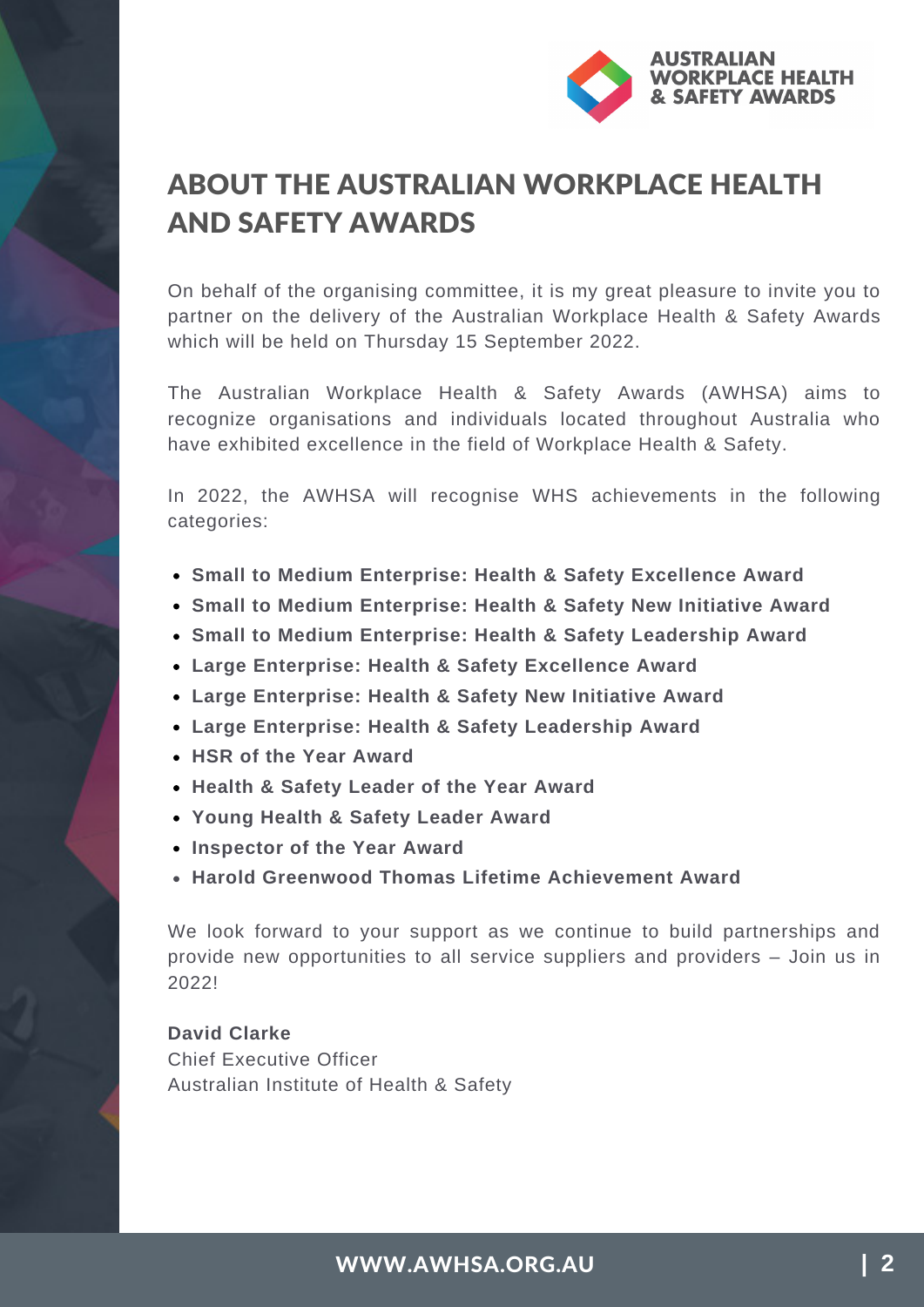

### MARKETING OPPORTUNITIES

### **Dedicated website**

The AWHSA has a dedicated website which is used as a constant source of information about the nomination process and gala dinner presentation. It is updated regularly to reflect the latest news. As a sponsor, you will have your company' profile, logo and website link displayed under sponsorship page of the website.

### **Marketing collateral**

A range of digital and print communications are used to market the event. Major sponsors of the awards have the opportunity to include their logos in promotional marketing collateral (if sponsorship has been confirmed at the time of production).

### **E-communications**

Leading up to the awards evening, e-communications are sent to a variety of databases which reach more than 20,000 of Australian workplace health and safety professional. Communications will including updates, key dates, gala dinner program and nominee and winner information.

### **Social media**

The dedicated LinkedIn and Twitter feeds will be used to generate excitement and interest around the awards evening activities, sponsors and award winners. Sponsors have the opportunity to communicate with our followers, using the hastag - **#AWHSA**

### **Awards app**

The awards app will be launched prior to the gala dinner presentation to promote and deliver updates about award finalists.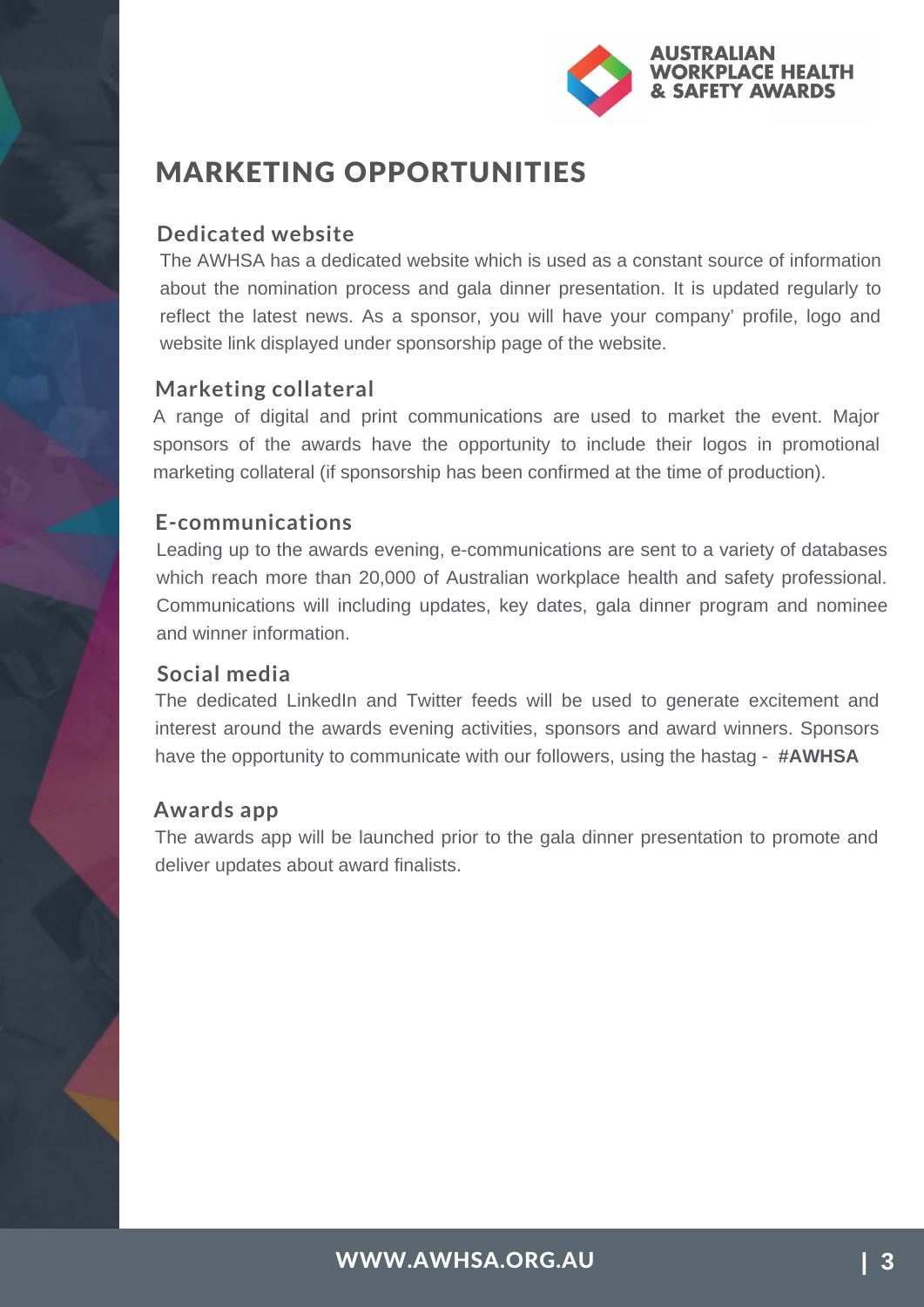

## Major Sponsor \$30,000 + GST SPONSORSHIP AND PROMOTION OPPORTUNITIES

Position yourself as a leader of best practice within the field of Health & Safety by securing yourself as the Major Sponsor of the 20212Australian Workplace Health & Safety Awards. The AWHSA will acknowledge Major Sponsors of the event in promotional material using the term " Brought to you by."

- Placement of your logo and sponsors profile on the official AWHSA website.
- Placement of your logo on all marketing material & program.
- Acknowledgement of your organisation in all promotional material
- Placement of your logo on the official event holding slides.
- Placement of your logo and full page advertisement in the special awards edition of OHS Professional Magazine
- Opportunity to include promotional materials as giveaways in satchels and/or a branded gift as a prize to attendees.
- One table of ten guests at the awards ceremony.

## Award Sponsor \$10,000 + GST

- A representative from your organisation to present your nominated award. Gold sponsor features on all marketing material & programs
- Placement of your logo and sponsors profile on the official AWHSA website.
- Placement of your logo on all marketing material & program.
- Placement of your logo on the official event holding slides.
- Placement of your logo and half page advertisement in the special awards edition of OHS Professional Magazine
- Opportunity to include promotional materials as giveaways in satchels and/or a branded gift as a prize to attendees.
- Four complimentary tickets to the awards ceremony.

## Supporting Partner \$3,000+ GST

- Placement of your logo and sponsors profile on the official AWHSA website.
- Placement of your logo on all marketing material & program.
- Placement of your logo in the special awards edition of OHS Professional Magazine
- Two complimentary tickets to the awards ceremony.

If you would like to explore other sponsorship opportunities please contact us for a customized sponsorship package to meet your needs. Contact the AIHS National office **Email**: events@aihs.org.au **Phone**: (03) 8336 1995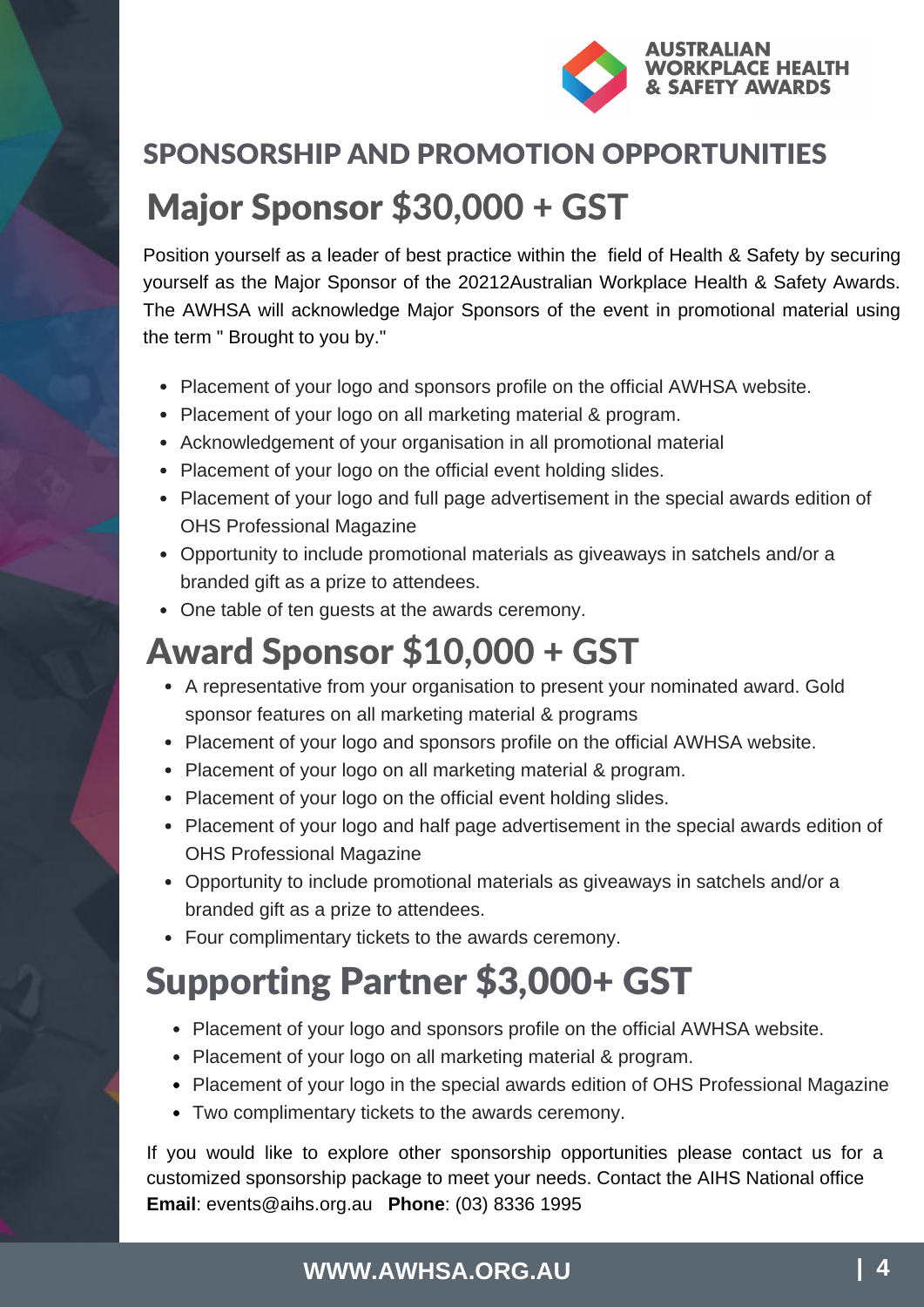

### SPONSORSHIP EXPRESSION OF INTEREST FORM

Please return the follow sponsorship expression of interest form as soon as possible to ensure availability of all sponsorship benefits.

A tax invoice and receipt will be issued. Sponsorship benefits will not be confirmed until your payment has received.

#### **Please email the completed form to events@aihs.org.au**

#### **CONTACT DETAILS**

| <b>Company Name:</b>                                                                                                                                                                                                                                                                                                                                                                                                                                                                                                                                                                                                                                                                                                            |                    |  |
|---------------------------------------------------------------------------------------------------------------------------------------------------------------------------------------------------------------------------------------------------------------------------------------------------------------------------------------------------------------------------------------------------------------------------------------------------------------------------------------------------------------------------------------------------------------------------------------------------------------------------------------------------------------------------------------------------------------------------------|--------------------|--|
|                                                                                                                                                                                                                                                                                                                                                                                                                                                                                                                                                                                                                                                                                                                                 |                    |  |
| <b>Contact Name:</b>                                                                                                                                                                                                                                                                                                                                                                                                                                                                                                                                                                                                                                                                                                            | Email:             |  |
| <b>Phone:</b>                                                                                                                                                                                                                                                                                                                                                                                                                                                                                                                                                                                                                                                                                                                   | Mobile:            |  |
| <b>SPONSORSHIP OPTIONS</b> (Please tick all that apply)                                                                                                                                                                                                                                                                                                                                                                                                                                                                                                                                                                                                                                                                         |                    |  |
| <b>Major Sponsor</b>                                                                                                                                                                                                                                                                                                                                                                                                                                                                                                                                                                                                                                                                                                            | \$30,000 excl. GST |  |
| <b>Award Sponsor</b>                                                                                                                                                                                                                                                                                                                                                                                                                                                                                                                                                                                                                                                                                                            | \$10,000 excl. GST |  |
| Please indicate below which award category you would like to sponsor:<br>Small to Medium Enterprise: Health & Safety Excellence Award<br>Small to Medium Enterprise: Health & Safety New Initiative Award<br>Small to Medium Enterprise: Health & Safety Leadership & Culture Award<br>Large Enterprise: Health & Safety Excellence Award<br>Large Enterprise: Health & Safety New Initiative Award<br>Large Enterprise: Health & Safety Leadership & Culture Award<br><b>HSR of the Year Award</b><br>Health & Safety Leader of the Year Award<br>Young Health & Safety Leader Award<br>Inspector of the Year Award<br>Harold Greenwood Thomas Lifetime Achievement Award<br>excl. GST<br><b>Supporting Sponsor</b><br>\$3,000 |                    |  |
|                                                                                                                                                                                                                                                                                                                                                                                                                                                                                                                                                                                                                                                                                                                                 |                    |  |

For more information please contact AIHS National office to discuss any of these options in more detail. **Email:** events@aihs.org.au **Phone:** (03) 8336 1995